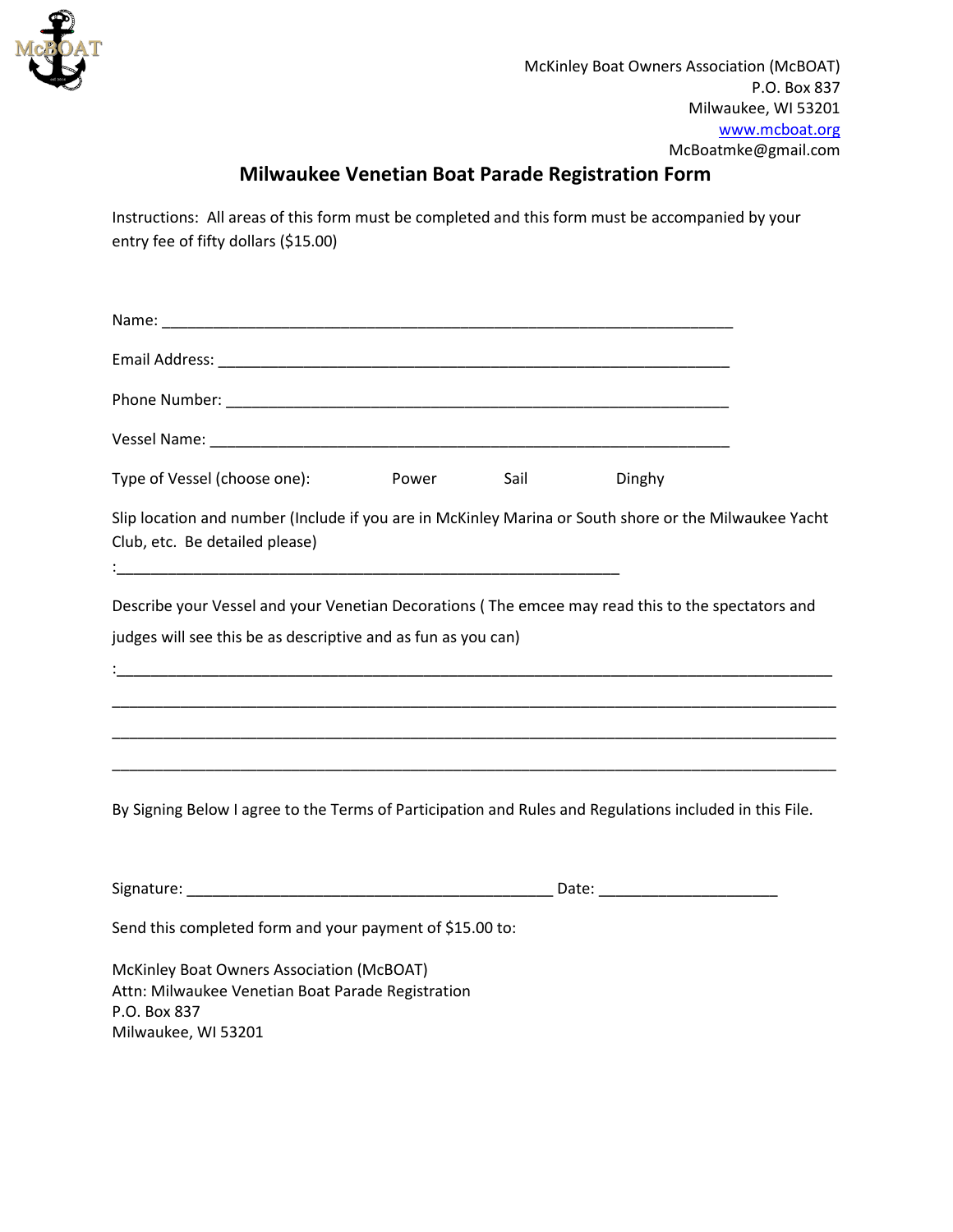## Milwaukee Venetian Boat Parade

## Rules and Regulations

- 1. All vessels must be seaworthy and comply with all Federal, State, and Coast Guard regulations. Smart boater safety is our first priority and all vessels are to be operated in a safe and courteous manner. Please make sure your navigation lights are working (not just your decorative illumination). **NO siren type sounds; sparklers, fireworks, poppers, or other pyrotechnic displays are allowed.**
- 2. No Bow riding or riding on the roof of moving boats.
- 3. All Vessels must be equipped with a VHF radio with a working channel of 72 *Low Power Mode* (for communication with parade marshals and Parade Announcer)
- 4. One crew member must be designated as radio operator. This communication operator should be located such that he/she is able to communicate verbally with the vessel's captain, so that communication between the committee boat, other participants or safety officials can be handled in a quick and efficient manner.
- 5. All Vessels must be equipped and decorated with electric lights
- 6. All vessels will be given a parade entry number to mount on their vessel; the number must be mounted to the *FRONT QUARTER* of the Port AND Starboard of the vessel to assist with judging. A vessel failing to display its number will be ineligible for any awards
- 7. Vessels whose electrical system(s) are not functioning at the start of the parade may be asked to withdraw from the parade.
- 8. All Captains must attend the mandatory Skippers meeting held on **Saturday August 17th 2019 at 4:30pm** at the Milwaukee Community Sailing Center. Final parade numbers, details and route will be reviewed at this meeting.
- 9. Vessels will congregate in the area between the government pier and the inner rock wall (here after called "Staging area") in the McKinley Basin for staging **NO SOONER THAN 8:00PM** and may overflow into the areas outside of the McKinley Basin as well. **ONLY LEGAL NAVIGATION LIGHTS (red, green, white in proper placements)** may be displayed while outside of the staging area and parade route.
- 10. At 8:30pm via radio announcement on marine VHF channel 72 and air horn blast vessels will proceed out of the staging area following the lead vessel. No numerical order or roll call will be followed. The parade will conclude via a radio announcement on marine VHF channel 72 and air horn blast.
- 11. Maintain a **NO WAKE** speed at all times with a 30 yard spacing from the vessel in front of you.
- 12. After you complete the route you may re-enter the staging area to break down*(only if the staging area is clear)* or circle the basin to return to your slip or mooring. If your slip/mooring is outside of the basin but would like to remain in the area to receive an award if you win, circle around the McKinley Basin and you may tie up using the Milwaukee Community Sailing Center docks for short term dockage. **(No overnight dockage will be allowed)**
- 13. This is a family event and all entries must be within the limits of good taste
- 14. No alcohol may be consumed on any vessel during the any portion of the parade
- 15. All vessels, captains and crews agree to follow the directions of Coast Guard staff, Coast Guard Auxiliary staff, Milwaukee Police staff and Parade staff at all times.
- 16. All vessels must remain under power at all times, sailing your vessel is not allowed however raising your sails as part of your decorations most certainly is. Just be certain they will not affect your course holding ability.
- 17. All Vessels must provide a proof of insurance for their vessels to McBOAT upon registration.